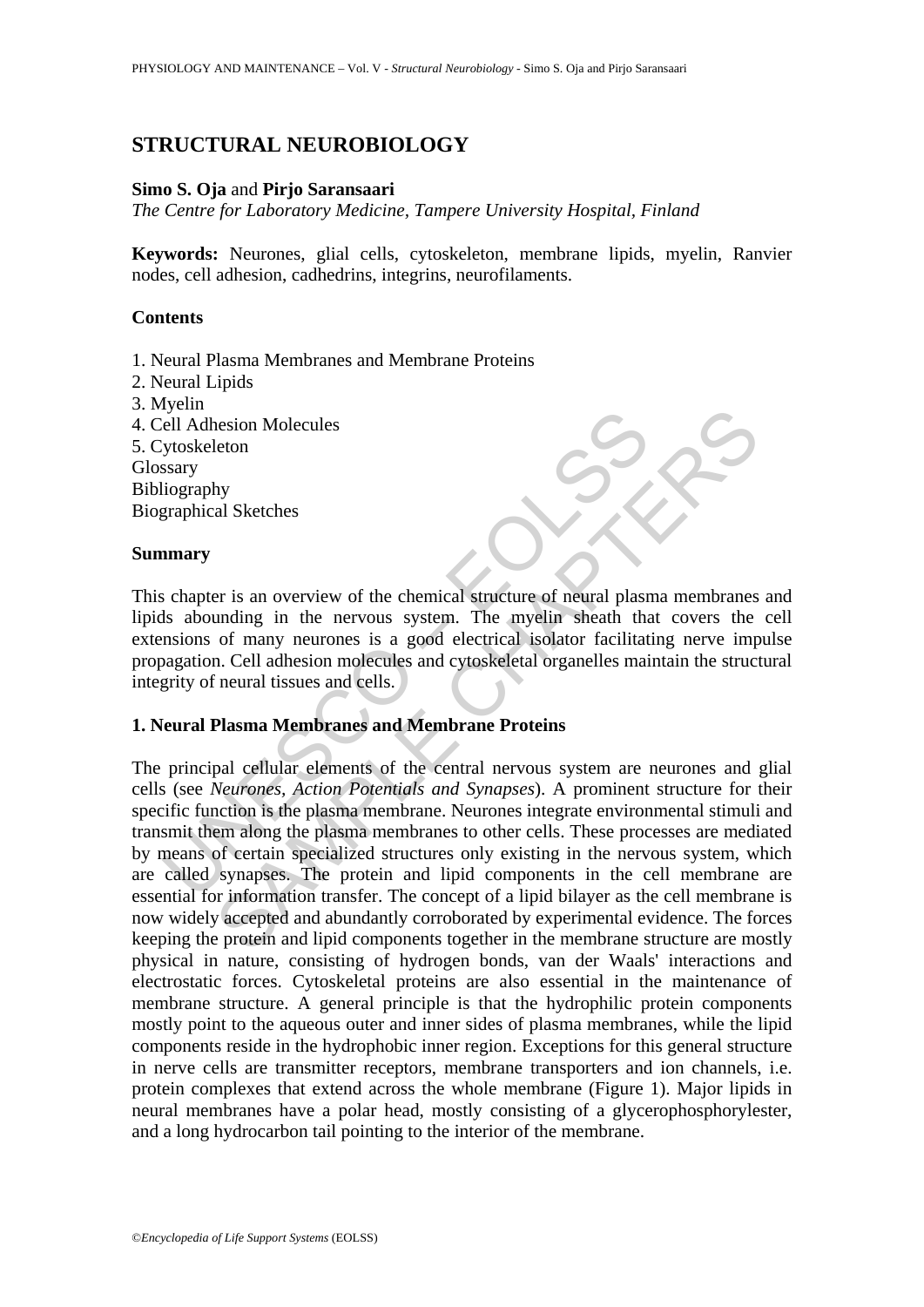

Figure 1. Schematic structure of nerve cell membrants<br>in other cells, the membrane is a lipid bilalyer with hydrophilic our<br>d a hydrophobic inner core. The ion channels span the membrane<br>pensities determine whether anions Figure 1. Schematic structure of newe cell membranes.<br>
Figure rells, the membrane is a lipid bilayer with hydrophilic outer and inner si<br>
rells, the membrane is a lipid bilayer with hydrophilic outer and inner si<br>
trophobi Figure 1. Schematic structure of nerve cell membranes. As in other cells, the membrane is a lipid bilayer with hydrophilic outer and inner sides and a hydrophobic inner core. The ion channels span the membrane. Their specificity propensities determine whether anions or cations can pass through the central ion pores. The receptor complexes recognize specific messenger molecules, ligands, which participate in information transfer between the cells and their surroundings and neighbouring cells. A few typical integral membrane proteins are shown on the righthand side of the graph. The abounding bitopic proteins have a single transmembrane domain oriented with the N- or C-termini to the extracellular side. On the other hand, polytopic integral proteins consist of several membrane-spanning regions. Receptors and transporters are often such polytopic protein entities.

The protein-lipid bilayer structure effectively limits the penetration of substances across cell membranes. Only rather small-molecular compounds with relatively good lipid solubility are able to diffuse through the membranes. However, the membrane-spanning transporters and ion 'pumps' effectively facilitate the passage of certain compounds into nerve cells. They thus largely determine which compounds can enter or leave the cells.

These integral protein complexes have transmembrane domains that consist predominantly of nonpolar amino acid residues. The protein complexes forming transmitter receptors (see *Neurones, Action Potentials and Synapses*) and transporters (see *Neurotransmitters and Modulators*) usually traverse the membrane several times. The number of transmembrane domains usually varies from four to eleven. However, the structure may also comprise only one transmembrane domain, e.g. in the receptoractivated tyrosine kinases. The water soluble domains may face either the intracellular or extracellular side but commonly both. The C and N termini are alternatively extraand intracellular. The transmembrane parts of the molecules are mostly closely packed. The integral functional proteins may have some scope to relocate themselves in the membrane owing to the fluidity of the lipid bilayer. On the other hand, they can be locally fixed to their sites by cytoskeletal proteins that nevertheless allow rotational movements essential for the function of these integral components. The interactions of integral and cytoskeletal proteins are often effected by linker proteins. Of such protein species, the neural adhesion molecules are probably the best known constituents of nervous tissue. They belong to the widely distributed family of cell-membrane glycoproteins. The membrane proteins synthesised in the endoplasmic reticulum travel through a series of successive Golgi compartments to reach their destination. During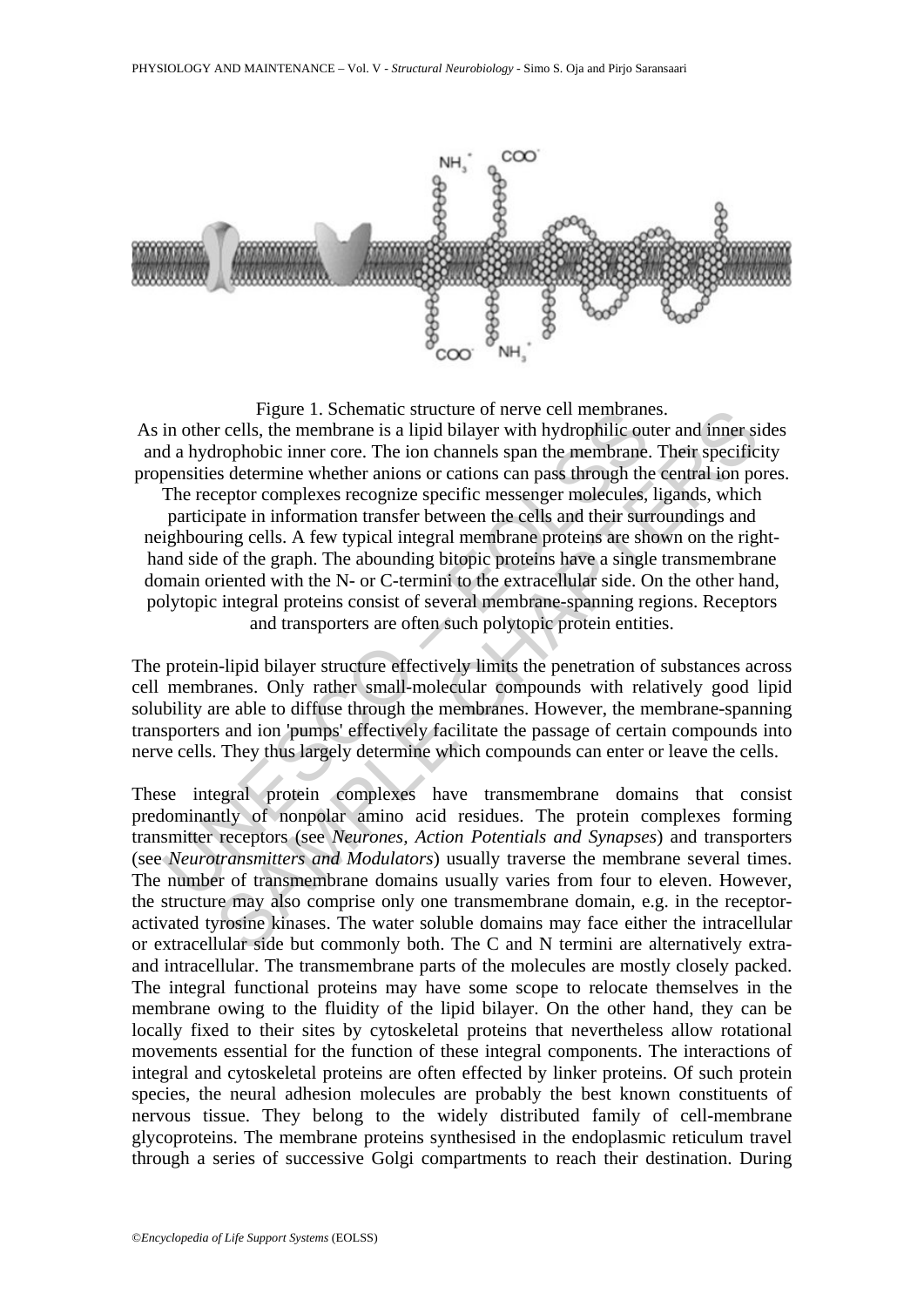this transition, guided and aided by coat proteins, they may undergo post-translational modifications and then fuse with the plasma membrane.

## **2. Neural Lipids**

There are markedly more lipids in the white than in the grey matter of the brain. In the grey matter the total amount of lipids is 5.9% of the fresh weight in the adult human brain, whereas there are 15.6% lipids in the white matter. Of the tissue dry weight about one third is lipid in the grey matter and more than half in the white matter. The lipid composition of grey and white matters in the brain is also markedly different (Table 1). Phospholipids dominate in the grey matter, while in the white matter there are also particularly much cholesterol and cerebrosides. However, the lipid composition is somewhat different in different brain regions, and it varies with age. The lipids that are the principal constitutents of membrane structures dominate in the brain. Characteristic components include phospholipids, glycosphingolipids and sterols.

| <b>Lipid component</b>                                                      | <b>Grey matter</b>        | <b>White matter</b> |
|-----------------------------------------------------------------------------|---------------------------|---------------------|
| Total lipids                                                                | 100.0                     | 100.0               |
| Phosphatidylcholine                                                         | 27.8                      | 13.9                |
| Phosphatidylethanolamine                                                    | 25.1                      | 22.1                |
| Cholesterol                                                                 | 20.4                      | 25.3                |
| Phosphatidylserine                                                          | 8.0                       | 7.3                 |
| Sphingomyelin                                                               | 6.4                       | 7.1                 |
| Galactosylceramide                                                          | 5.0                       | 18.3                |
| Gangliosides                                                                | 3.2                       | 0.2                 |
| Phosphatidylinositoles                                                      | 2.5                       | 0.8                 |
| Sulphogalactoceramide                                                       | 1.6                       | 5.0                 |
| Table 1. Typical percentage lipid composition of the grey and white matters | in the adult human brain. |                     |

Of the phospholipid classes phosphoglycerides are the most common. They consist of a glycerol backbone joined through ester linkages to two fatty acids and a phosphorylated alcohol. The fatty acids most commonly contain 16 or 18 carbons. The alcohols include ethanolamine, choline, serine or inositol (Figure 2). The second phospholipid class is composed of sphingomyelins. They contain a sphingosine backbone, a fatty acid in an amide linkage, and phosphatidylcholine attached through an ester linkage to the primary hydroxyl group of sphingosine (Figure 3). The glycerospingolipids are sugar-containing lipids. They are also sphingosine derivatives, differing from the sphingomyelin by the structure of the moiety attached to the hydroxyl group of sphingosine. Two main classes are cerebrosides and gangliosides. In cerebrosides a single hexose is attached to sphingosine and in gangliosides a chain of sugars, of which at least one is a sialic acid (an *N*- or *O*-acyl derivative of neuraminic acid). In plasma membranes the predominant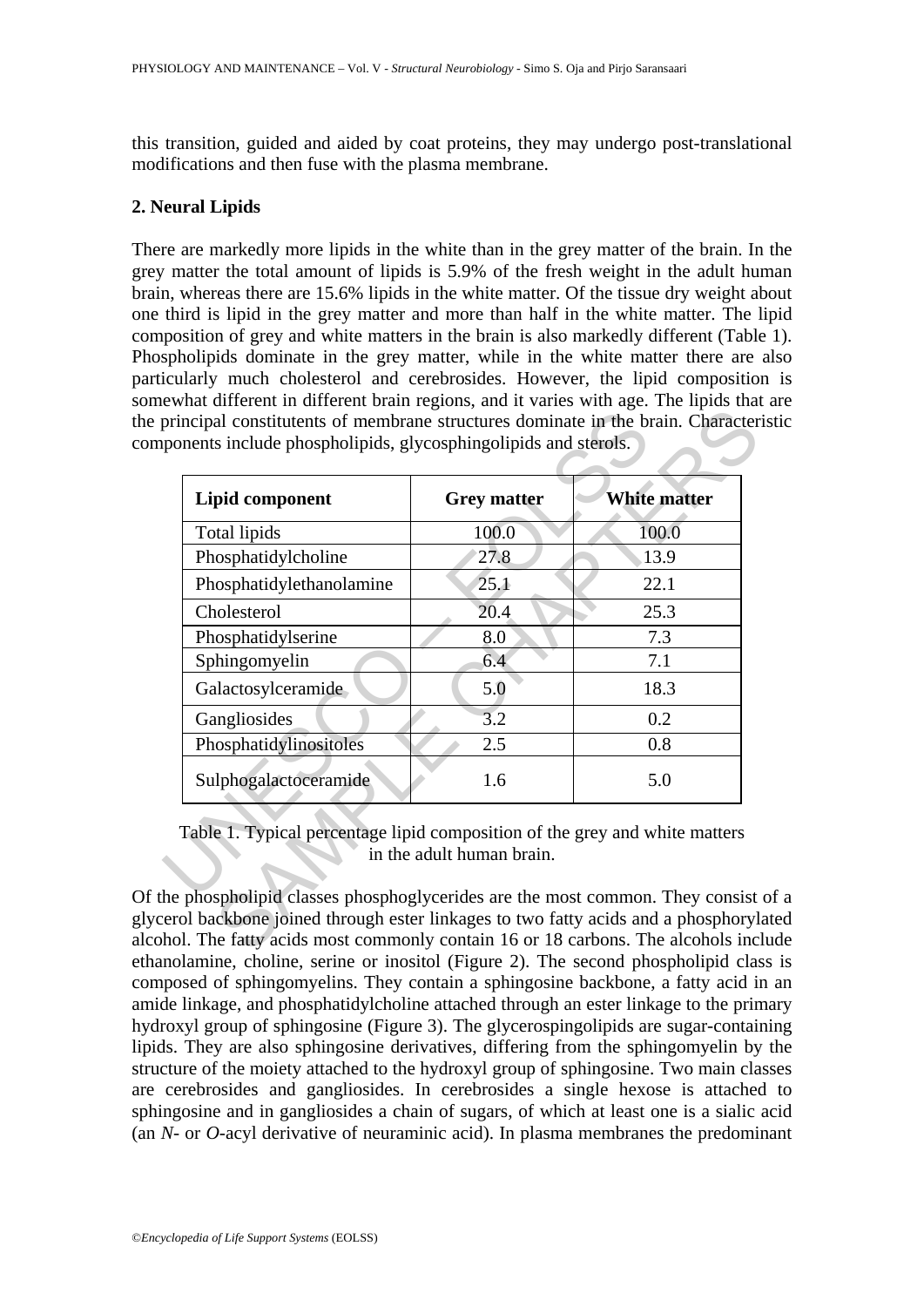sterol is cholesterol, being more abundant toward the outer side. It is also present in lesser quantities in mitochondrial and nuclear membranes as well as Golgi complexes.



Figure 2. Structure of some common phosphoglycerides abounding in brain lipids.  $R_1$  and  $R_2$  are alkyl chains of fatty acids joined by the ester linkages to glycerol joined to an *o*-phosphoric acid. This phosphoric acid, in turn, is joined by means of an ester linkage to ethanolamine, serine, choline or *myo*-inositol, forming phosphatidylethanolamine, -choline, -serine and -inositol, respectively.

Owing to their abundance, several lipids, such as cerebrosides, gangliosides, phosphoinositides and sulfatides, were first identified in the brain and only later discovered to be present also in other tissues, though generally at much lower concentrations. Trigycerides are generally used as storage fat in other tissues, but they are virtually absent from the brain. Most brain lipids are structural components of cell membranes, but some have also important roles as messengers and in signal transduction at plasma membranes. Membrane lipids have a small polar hydrophilic region and a large nonpolar hydrophobic moiety. This propensity is also the basis for the bilayer structure of cell membranes. Otherwise, lipids are a rather heterogeneous group of compounds with a salient feature of being soluble in organic solvents but not in water.

The lipids are often synthesised in a cellular compartment different from the compartment in which they function. An example of this is vesicular transport in which lipids are first enclosed in vesicles budding from the donor membrane. The vesicles are then transported to the recipient membrane into which they finally fuse to become its integral constituent. Some lipids are also apparently complexed with carrier proteins and may in this manner be transferred to their destination. As stated above, in addition to their participation in the structural integrity of the brain cells, some lipids seem to also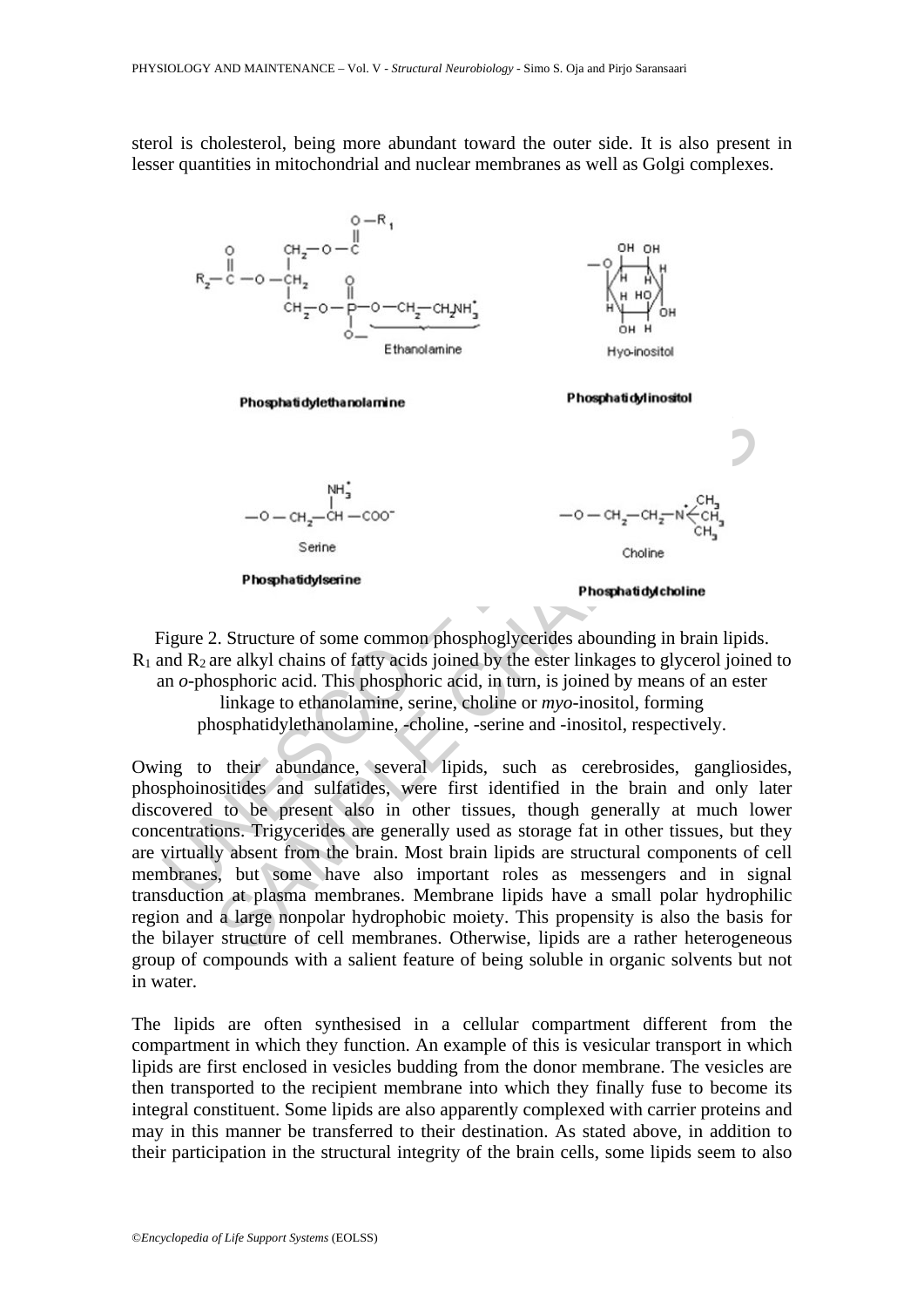have regulatory roles. For example, arachidonic acid, a polyunsaturated fatty acid that is a major component in phosphoglycerides is also a precursor of a number of important biomessengers. On the other hand, several sphingolipids have also been assumed to participate in a variety of regulatory processes in the cells.





Sphingomyelin<br>
Sphingomyelin<br>
Obeline<br>
Sphingomyelin<br>
CH<sub>y</sub> – C – NH<sub>y</sub><sup>mon</sup><br>
C<sub>(<sup>non</sup></sub>O<sub>N</sub>)<br>
C<sub>(non</sub>O<sub>N)</sub><br>
C<sub>(non</sub>O<sub>N)</sub><br>
C<sub>(non</sub>O<sub>N)</sub><br>
C<sub>(non</sub>O<sub>N)</sub><br>
C<sub>(non</sub>O<sub>N)</sub><br>
C<sub>(non</sub>O<sub>N)</sub><br>
C<sub>(non</sub>O<sub>N)</sub><br>
(non-O<sub>N)</sub><br>
(non-ON)<br>
(non-ON Sphingomyelin<br>
Shoking<br>
Sphingomyelin<br>
Shoking<br>
Sphingomyelin<br>
CH<sub>3</sub>-C-NH (more)<br>
CO-NH-<sup>2</sup><br>
CH<sub>3</sub>-C-NH (more)<br>
CO-NH-<sup>2</sup><br>
CH<sub>3</sub>-C-NH (more)<br>
CO-NH-<sup>2</sup><br>
CH<sub>3</sub>-C-NH (more)<br>
CO-NH-<sup>2</sup><br>
CH<sub>3</sub>-C-NH (more)<br>
CO-NH4<br>
CH4<br>
CH4<br>
C Figure 3. Principles of the structure of sphingomyelin, cerebroside and ganglioside. The backbone in sphingomyelin is an unsaturated aminoalcohol, sphingosine, joined to a fatty acid forming ceramide. Sphingosine is a condensation product of palmitidylaldehyde and decarboxylated serine. The primary alcohol group in ceramide is esterified with phosphorylcholine (or phosphorylcholamine). R denotes the alkyl chain of a fatty acid. In cerebrosides, the group attached to the sphingosine is a hexose.  $R_1$  is either H (e.g. in galactosylceramide shown here) or an esterified sulphuric acid group (sulphogalactosylceramide). In gangliosides, there is instead of a single hexose a chain of sugars, of which at least one is a sialic acid, an *N*- or *O*-derivative of a neuraminic acid; the structural principle is shown in the graph.

- -

-

TO ACCESS ALL THE **12 PAGES** OF THIS CHAPTER, Visit[: http://www.eolss.net/Eolss-sampleAllChapter.aspx](https://www.eolss.net/ebooklib/sc_cart.aspx?File=E6-54-09-01)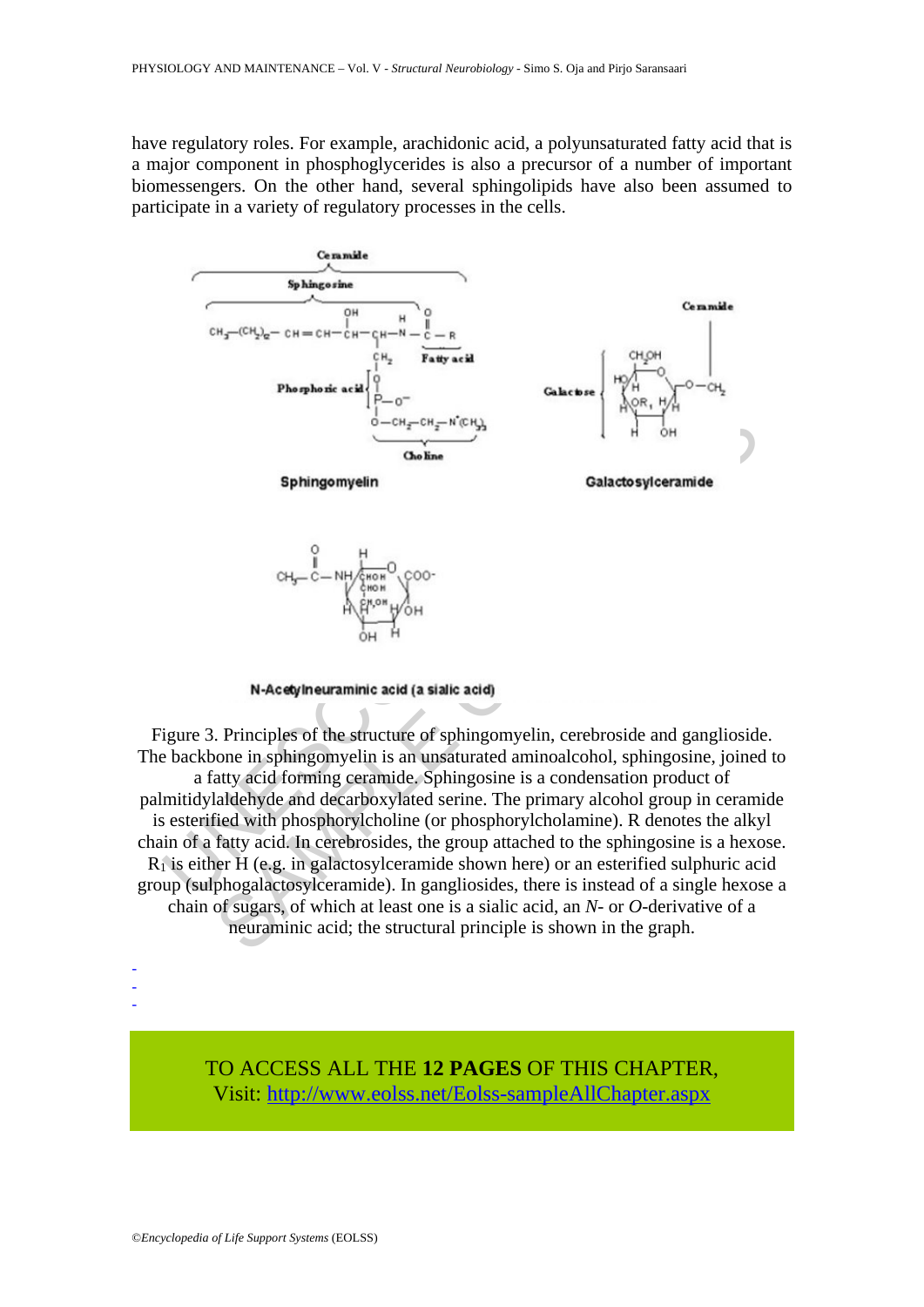#### **Bibliography**

Albers J.J., Previtali S.C. and Hartung H.-P. (1999). The role of integrins in immuno-mediated diseases of the nervous system. *Trends in Neuroscience* 22, 30-38. [A short overview of integrins with an emphasis on their roles in neuropathology.]

Bovolenta P. and Fernaud-Espinosa I. (2000). Nervous system proteoglycans as modulators of neurite outgrowth. *Progress in Neurobiology* 61, 113-132. [A review on the roles of proteoglygans in the regulation of axonal outgrowth in the developing and regenerating nervous system.]

Coetzee T., Suzuki K. and Papko B. (1998). New perspectives on the function of myelin galactolipids. *Trends in Neuroscience* 21, 126-130. [The combined contributions of galactolipids and proteins in the structural and functional properties of myelin. A fairly extensive list of literature.]

Frank M. (2000). MAL, a proteolipid in glycosphingolipid enriched domains: functions, implications in myelin and beyond. *Progress in Neurobiology* 61, 531-544 [The myelin and lymphocyte protein (MAL) in the formation, stabilisation and maintenance of glycosphingolipid-enriched domains is discussed here.]

Garbay B., Heape A.M., Sarquiel F. and Cassagne C. (2000). Myelin synthesis in the peripheral nervous system. *Progress in Neurobiology* 61, 267-304. [Myelin has the principal role in saltatory impulse conduction. The authors thoroughly review the current literature on myelin synthesis by Schwann cells in peripheral nerves.}

Redies C. (2000). Cadhedrins in the central nervous system. *Progress in Neurobiology* 61, 611-648. [The author reviews in detail the roles of a group of cell adhesion molecules―cadhedrins―in the development and maintenance of functional structures of the central nervous system. There is a large list of references.]

Sánchez C., Díaz-Nido J. and Avila J. (2000). Phosphorylation of microtubule-associated protein 2 (MAP2) and its relevance for the regulation of the neuronal cytoskeleton function. *Progress in Neurobiology* 61, 133-168. [The current knowledge about the regulation of MAP2 function through phosphorylation and dephosphorylation and its relevance in neural functions are reviewed in this article. The list of earlier literature is extensive.]

ay B., Heape A.M., Sarquiel F. and Cassagne C. (2000). Myelin synfhesis in<br>m. *Progress in Neurobiology* 61, 267-304. [Myelin has the principal role<br>uction. The authors thoroughly review the current literature on myelin sy Leape A.M., Sarquiel F. and Cassagne C. (2000). Myelin synthesis in the peripheral net<br>
reasp in Neurobiology 61, 267-304. [Myelin has the principal role in saltatory im<br>
reasp in Neurobiology 61, 267-304. [Myelin has the Siegel G.J., Agranoff B.W., Albers R.W., Fisher S.K. and Uhler M.D. (eds) (1999). Chapter 2, pp. 31-46; cell membrane structures and functions (Albers, R.W.); chapter 3, pp 47-67; lipids (Agranoff B.W., Benjamins J.A. and Hajra A.K.); chapter 4, pp. 69-93; myelin formation, structure and biochemistry (Morell P. and Quarles R.H.); chapter 7, pp. 139-153 (Colman D.R. and Filbin M.T.); chapter 8, pp. 155- 173 (Kirkpatrick L.L. and Brady S.T.), *Basic Neurochemistry: Molecular, Cellular and Medical Aspects*, 6th edn, Lippincott-Raven, Philadelphia-New York. [These book chapters describe in detail the structures of brain membranes and lipids and give an overview on some proteins characteristic of the brain. The cytoskeletons of nerve and glial cells and the molecules that guide cells and cell processes to their targets and mediate cell-to-cell and cell-to-neural matrix adhesions are also exhaustively reviewed.]

Spillantini M.G. and Goedert M. (1998) Tau protein pathology in neurodegenerative diseases. *Trends in Neuroscience* 21, 428-433. [Tau protein is involved in the assembly and stabilization of microtubules. Deficiencies in Tau protein may be associated with Alzheimer's and other neurogenerative diseases.]

### **Biographical Sketches**

**Simo S. Oja** is Professor in Biomedical Sciences (physiology), University of Tampere, Director of the Tampere Brain Research Center, and Docent in Biochemistry, University of Oulu, Finland. He was born in 1939 in Kärkölä, Finland. He obtained his Master of Science (M.Sc.) in 1962; Medical Doctor (M.D.) in 1964; Licentiate in Philosophy (Ph.L.) in 1965; Doctor of Philosophy (Ph.D.) in 1966; Doctor of Medical Sciences (M.Sc.D.) in 1967 (all at the University of Helsinki); and Master of Civil and Criminal Law (M.L.) in 1988 (University of Turku).

His academic appointments have included: Research Associate in Biochemistry, 1960 (University of Helsinki); Research Associate in Physiology, 1961–1963 (University of Helsinki); Postdoctoral Fellow in Physiology and Biophysics, 1963 (University of Kentucky, USA); Research Associate and Junior Research Fellow, 1964–1966 (Academy of Finland, Medical Research Council); Associate Professor in Biochemistry, 1966–1971 (University of Oulu); Senior Research Fellow, 1971–1972 (Academy of Finland, Research Council for Sciences); Docent in Biochemistry, 1971–present (University of Oulu);